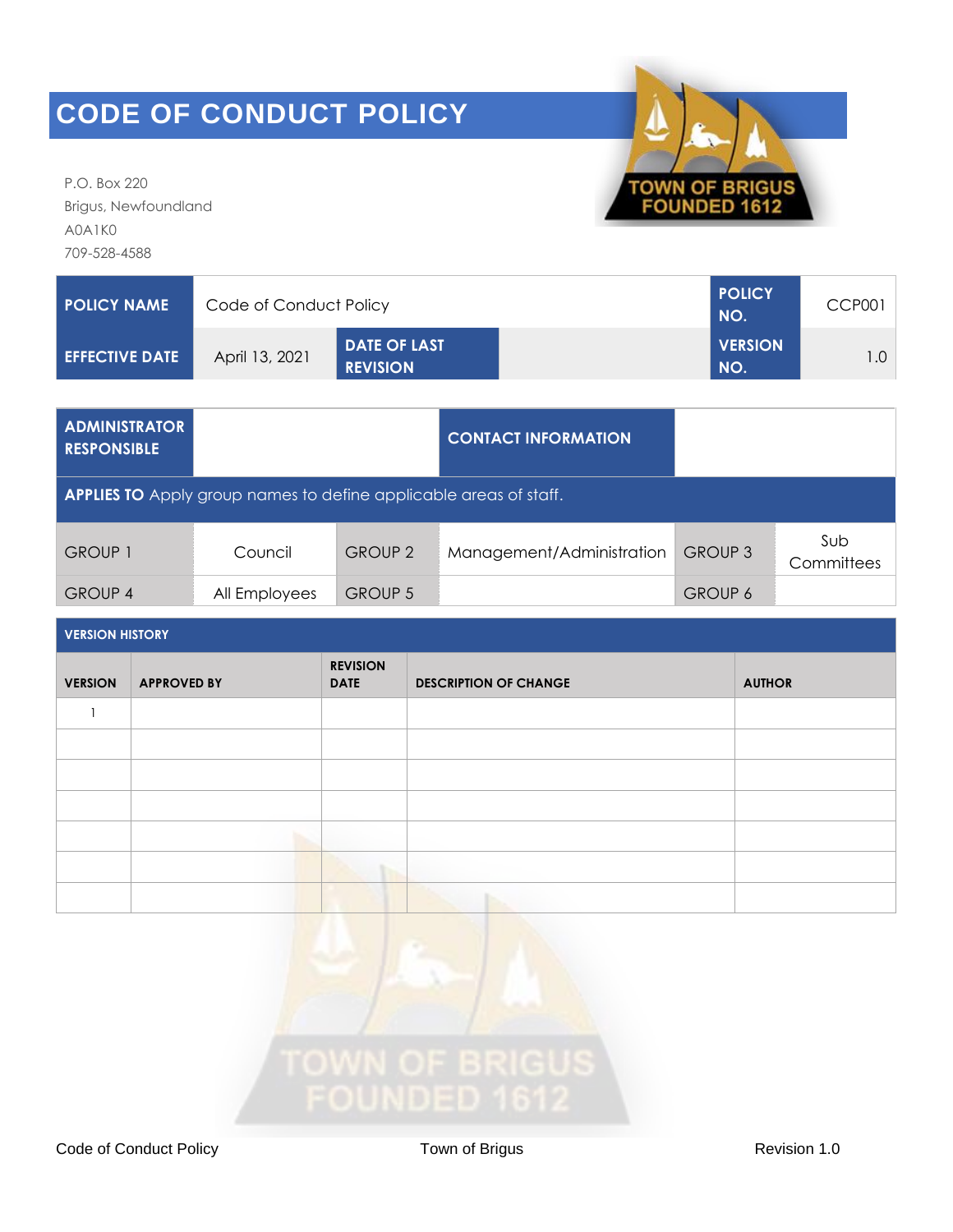

### **TABLE OF CONTENTS**

| <b>Policy Statement</b>                 |                                                                                                                       | 1.1  |
|-----------------------------------------|-----------------------------------------------------------------------------------------------------------------------|------|
| <b>Definitions</b>                      |                                                                                                                       | 2.1  |
| <b>Conflict of Interest</b>             |                                                                                                                       | 3.1  |
| Use of Municipal Property               |                                                                                                                       | 4.1  |
| Fraud/Theft                             |                                                                                                                       | 5.1  |
|                                         |                                                                                                                       | 6.1  |
|                                         |                                                                                                                       | 7.1  |
| <b>Public Comment</b>                   |                                                                                                                       | 8.1  |
| Violation of the Town's Code of Conduct |                                                                                                                       | 9.1  |
| <b>Disciplinary Procedure</b>           | <u> 150 - 151 - 151 - 151 - 151 - 151 - 151 - 151 - 151 - 151 - 151 - 151 - 151 - 151 - 151 - 151 - 151 - 151 - 1</u> | 10.1 |
|                                         | <b>TOWN OF BRIGUS</b><br>$\bigcap$ iinimen 40                                                                         |      |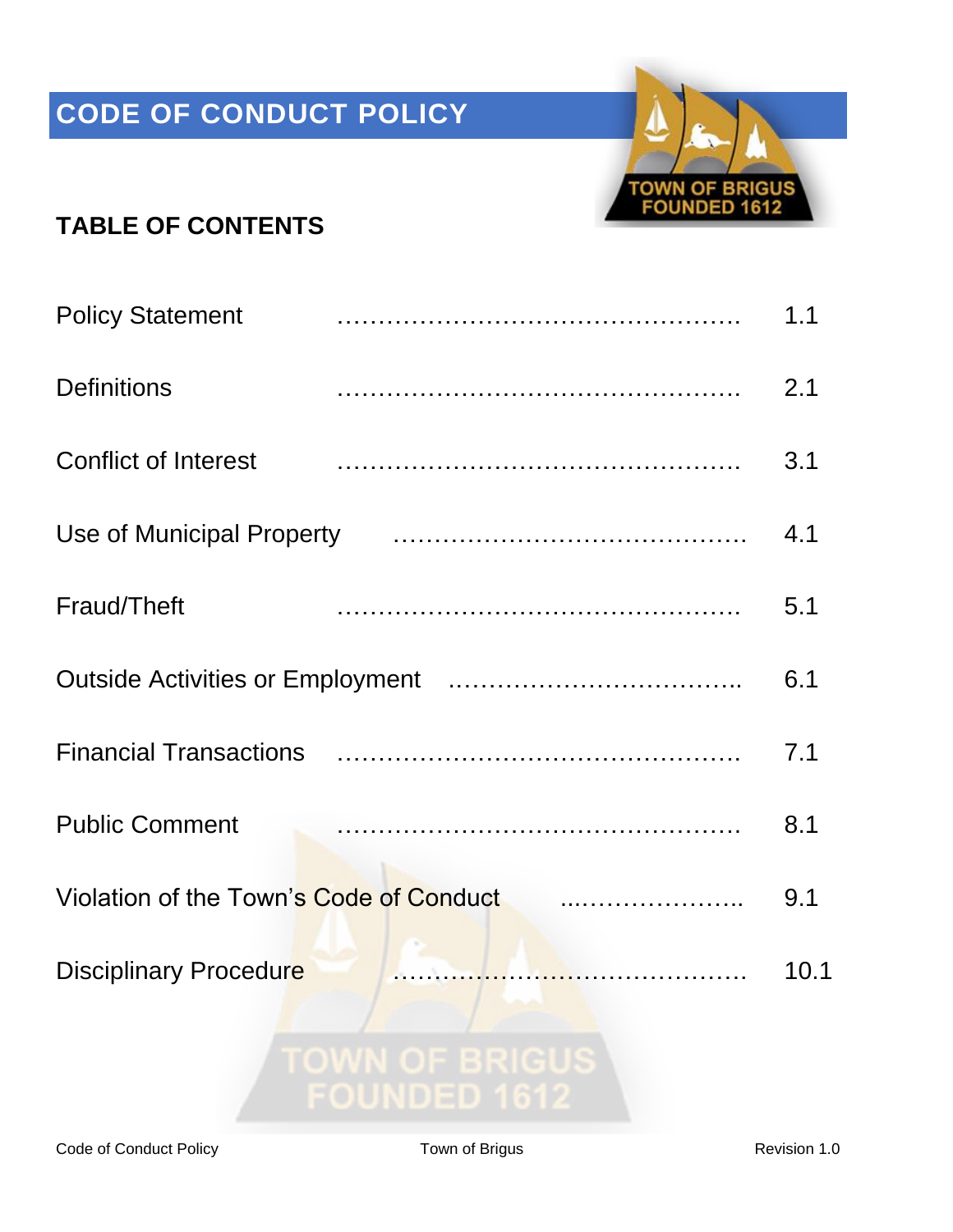

#### **1.1 Policy Statement**

Acceptable behavior of municipal employees differs from employees in the private sector as they work for a public institution that answers to the public. It is important to have a Code of Conduct in place for municipal employees to ensure their work is performed with integrity, to manage public perceptions, avoid favoritism, protect confidential information, and avoid personal gain from the use of one's position, while protecting the rights of individual employees, residents and business owners and operators within the municipality.

This policy is to assist municipal employees to understand the ethical implications of the decisions they make daily and to promote high standards of professional conduct and values among them.

Where there is any conflict between the policies adopted by the Town of Brigus and the policies and procedures set forth in a statue of the Provincial or Federal Government, the Provincial or Federal statute shall supersede these policies or procedures.

#### **2.1 Definitions**

- **"Council"** means the Council of the Town of Brigus;
- **"Fraud"** means a wrongful or criminal deception intended to result in financial or personal gain, including theft;
- **"Family Member"** means a spouse, common law spouse or same sex partner, child or parent of an employee;
- **"Relative"** means a grandparent, grandson, granddaughter, sister, brother, daughter, son, aunt, uncle, niece, nephew, cousin or in-laws; and
- **"Town Clerk"** Means the person appointed by Council under Section 59 of the *Municipalities Act, 1999,* to be the Town Clerk for the Town of Brigus.

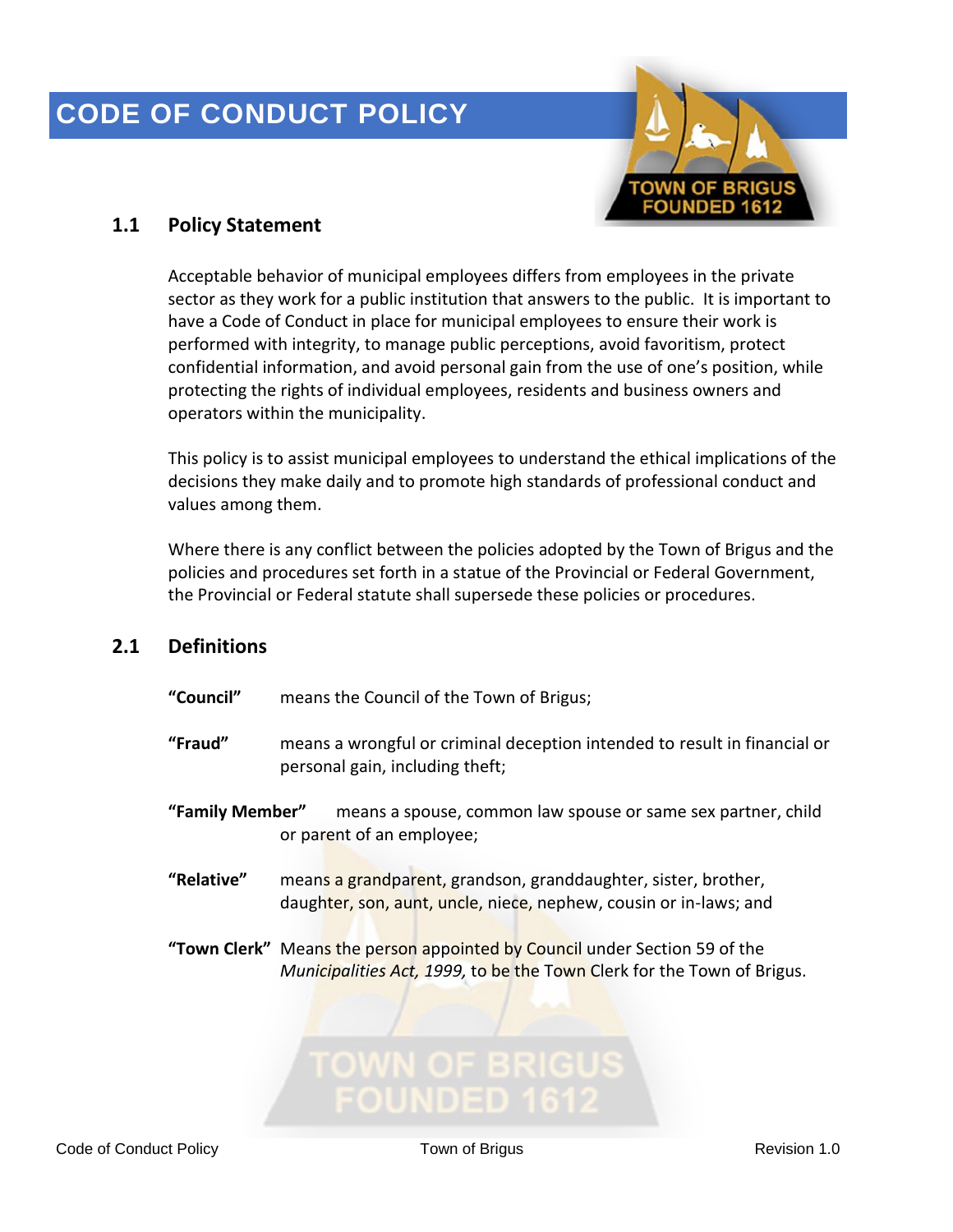

### **3.1 Conflict of Interest**

Every municipal employee, whether paid or otherwise, shall avoid situations in which they have a personal interest enough to influence or appear to influence the objective of their authority. When an employee is, or believes he or she may be, in a position of conflict of interest regarding the Town, the employee should disclose this to the Town Manager or Mayor and refrain from exercising his or her authority relevant to the conflict until duly authorized.

Employees shall reveal and not participate in any decision or promotion or make any recommendations to the Town Manager or Mayor, Committee or Council in which they or their family has direct financial interest, except as a resident of the Town.

An employee shall not improperly us his or her influence in order to obtain appointment, promotion, advancement, transfer or any other advantage within the Town on behalf of a family member or relative, or to affect the proper outcome of any procedure established by the Town.

An employee shall disclose to the Town Manager or Mayor in writing, any situation where they may be able to influence the hiring or advancement of a family member or relative.

### **4.1 Use of Municipal Property**

An employee must not use the Town property, equipment, supplies or services for activities not associated with the discharge of official duties unless the Town Manager, Mayor or Designate has granted proper authorization.

Employees shall not use property, equipment, and supplies or services owned or leased by the Town for personal gain.

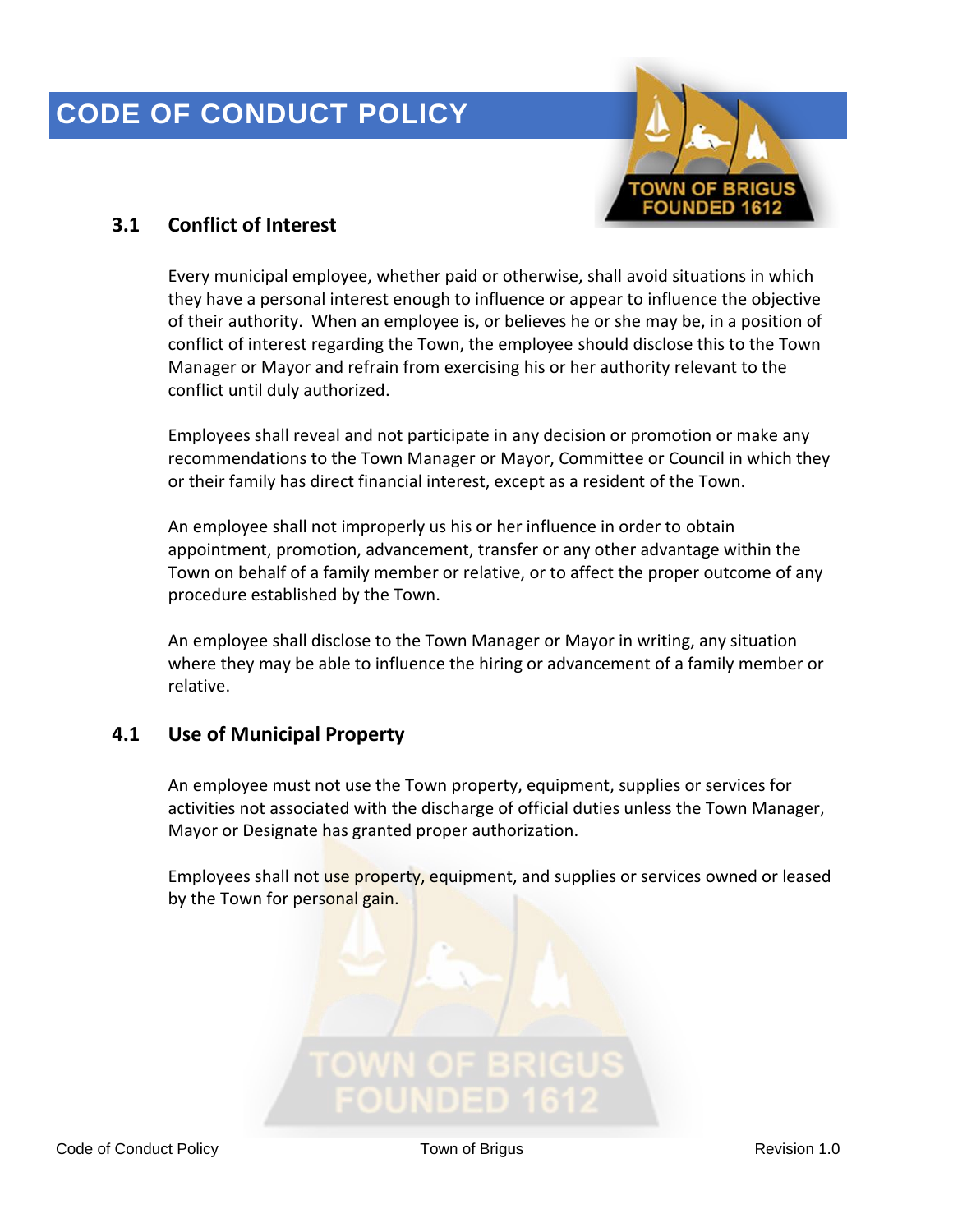

### **5.1 Fraud/Theft**

All employees shall exercise honesty, integrity, objectivity, and indulgence and shall not knowingly be party to any fraudulent activity, including theft. Each employee is encouraged to report, in writing, any knowledge or suspicion of fraud to the Town Manager or Mayor.

All incidents of fraud or theft committed against the Town will be viewed as acts of criminal activities and will be treated accordingly.

#### **6.1 Outside Activities or Employment**

An employee will use his/her position with he Town solely for the gain and service of the Town and not to secure advantage, benefit, favor, or services directly or indirectly for any family member.

Without restricting the scope of the rule, the following shall be considered breaches of the Town's Code of Conduct Policy:

- Where outside employment or activities reduce to an unacceptable level the interest or energy an employee devotes to his or her duties.
- Where outside employment is performed in direct competition with services provided by the Town.
- Where an employee uses his or her position to solicit business for personal gain during regular working hours for the Town.

Employees are expected to report to work in a fit condition to carry out their work duties. Employees reporting for work in an unfit condition will be sent home without pay and face reprimand. The Town considers as being unfit if an employee is under the influence of alcohol, marijuana or other substances which may cause them to be otherwise unfit. This may include legal medications which impair one's effectiveness and/or judgement and those other substances during working hours and on Town property is strictly forbidden.

Employees having left the employment of the Town shall not use or cause to be used any privilege or sensitive information gained or otherwise obtained by their employment for personal gain or advantage to gain other employment. The Town will take whatever action is deemed appropriate in such instances.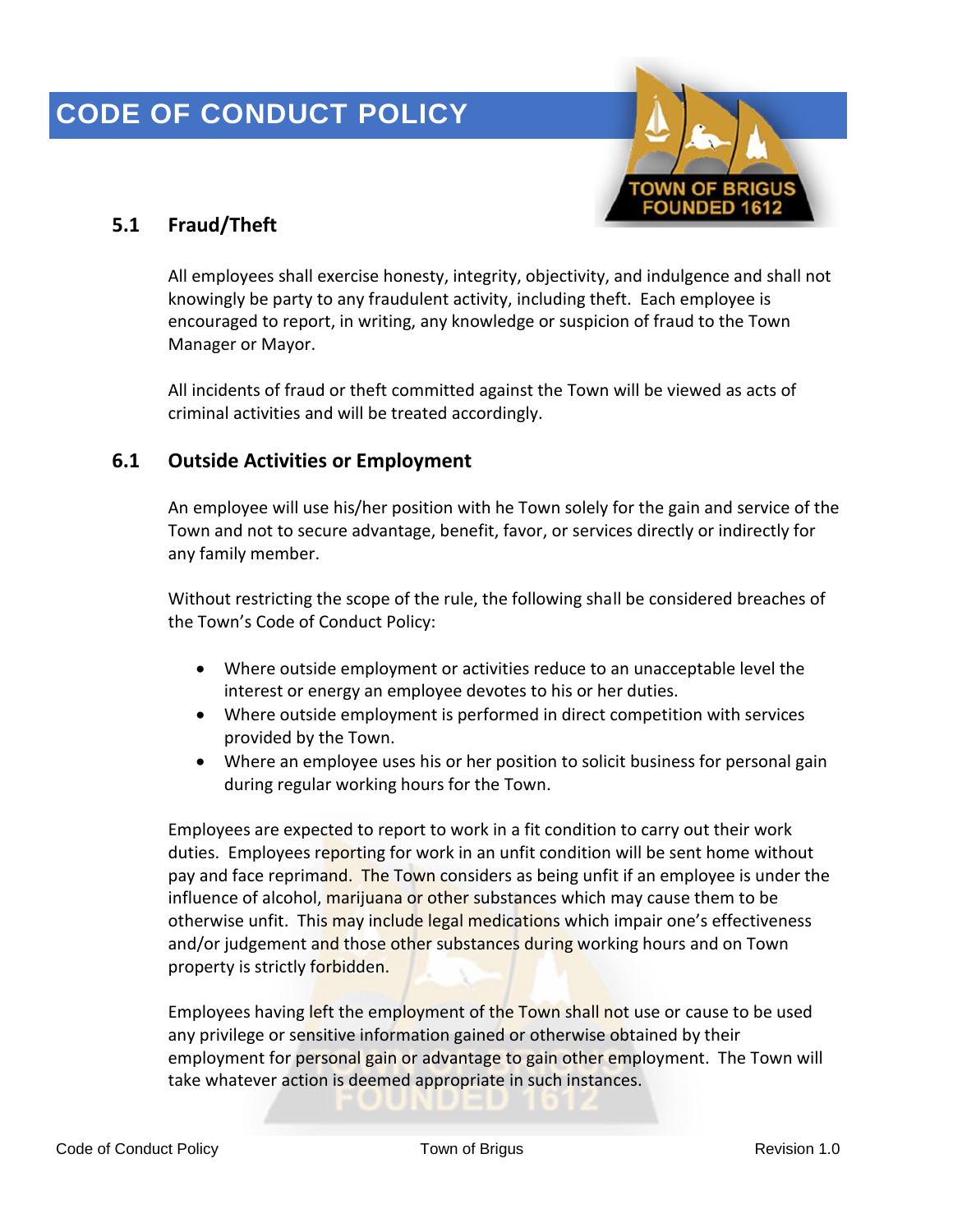

### **7.1 Financial Transactions**

Every Town employee must adhere to the Town's regulations and policies as well as the *Municipalities Act NL, 1999,* regarding any financial transaction. Employees shall reveal and not participate in any decision or promotion or make any recommendation to the Town Manager or Mayor or Council in which they or their family has direct financial interest, except as a resident of the Town.

Disposal of Town property, assets or services shall follow Town policies and the *Municipalities Act NL, 1999*. At no time shall this benefit any individual employee or group of employees.

#### **8.1 Public Comment**

Queries from the public and the media are to be referred to the Town Manager or Mayor. Employees should not assume that any unethical activities not covered by or specifically prohibited by the Town's Code of Conduct Policy are permissible.

#### **9.1 Violations of the Town's Code of Conduct Policy**

Employees are encouraged to seek clarification from the Town Manager or Mayor if they are uncertain as to appropriateness of their existing or contemplated conduct.

Complaints or inquires concerning the ethical conduct of any employee shall be made in writing to the Town Manager or Mayor. All complaints or inquiries will be treated as confidential.

Employees will be expected to resolve any determined non-compliance with the Town's Code of Conduct Policy to the satisfaction of the Council. Employees may promote any unresolved dispute arising out of this code through the Town Manager, Mayor, or failing that, to the appropriate Committee of Council dealing with administration issues for the Town.

Where it has been determined that the conduct referred to the appropriate Committee of Council does breach the Town's Code of Conduct Policy, the complainant and the employee shall be so advised in writing. Council may also instruct the employee to divest himself or herself of the outside interest or transfer it to a trust or take disciplinary action.